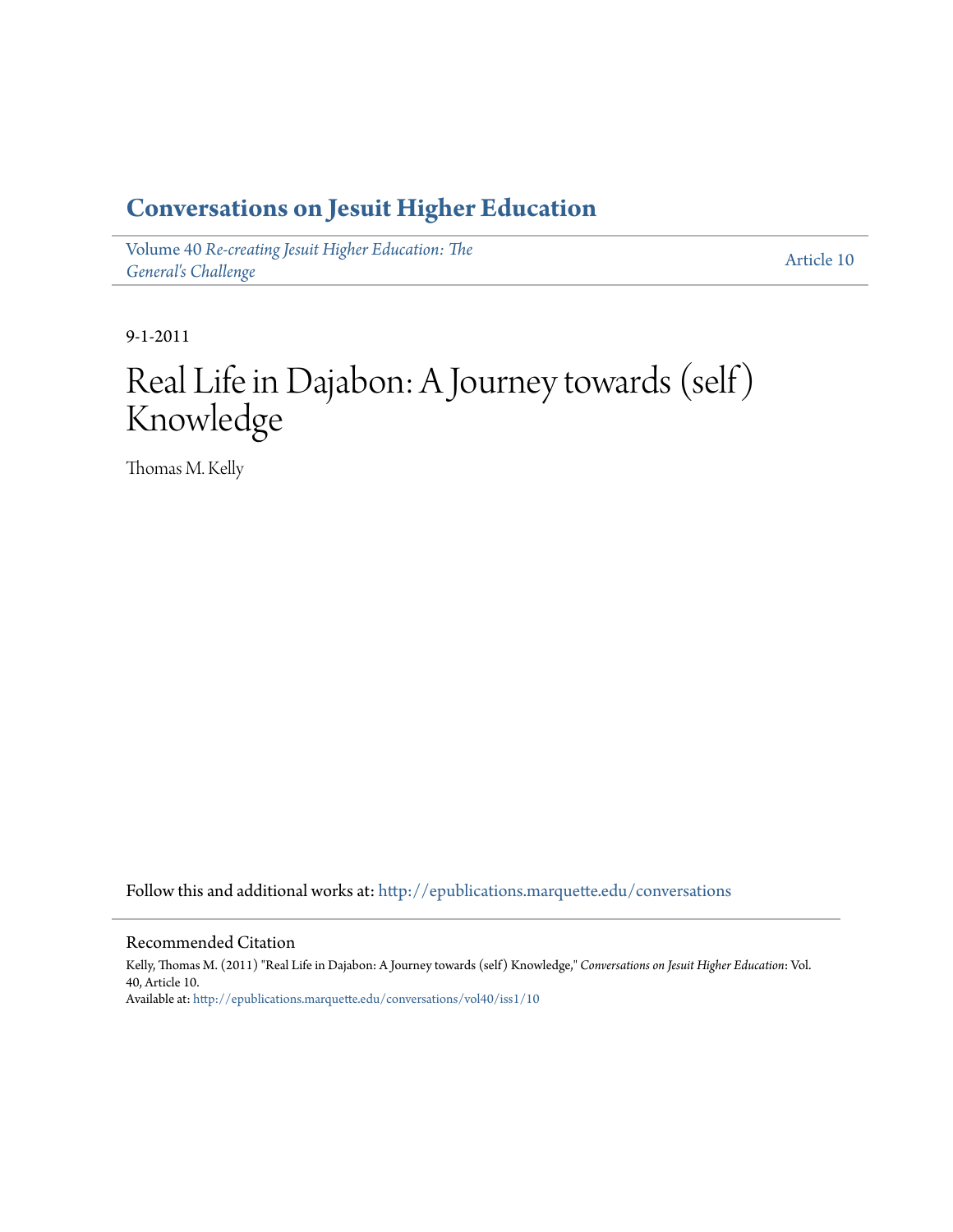# REAL LIFE IN DAJABON

## *A Journey towards (self) Knowledge*

**By Thomas M. Kelly** 



#### *Introduction*

had the distinct honor of hearing Fr. General Adolfo<br>Nicolás speak in Mexico City this past April. He gave<br>an extraordinary talk focused on the challenge of<br>overcoming what he called the "globalization of<br>superficiality." had the distinct honor of hearing Fr. General Adolfo Nicolás speak in Mexico City this past April. He gave an extraordinary talk focused on the challenge of overcoming what he called the "globalization of superficiality." According to Father General, the globalization of superficiality has three immediate consequences; first, it hurts critical thinking; second it

communities as places of real dialogue. For Fr. Nicolás, depth of thought and imagination is contrary to the globalization of superficiality. Depth is also the first characteristic of what he referred to as the "Ignatian intellectual tradition."

For Fr. Nicolás, "Jesuit education should change us and who our students are becoming." The starting point for such education is "the real," and the goal is personal transformation. In this approach, intellectual rigor and reflection engage lived reality. Second, there can be a rediscovery of universality where students and faculty begin to realize that we are a single humanity confronting similar challenges and problems. One sign of a good university, according to Nicolás, is being connected in some way "internationally" and educating for global citizenship. Fr. Nicolás even went so far as to say that "every university should become a social project."

There is an approach to education here at Creighton which I have successfully used called a Faculty Led Program Abroad (FLPA). I believe that through this model; I have come closer to the educational ideals put forth by Fr. Nicolás. This approach is a combination of rigorous traditional academic learning combined with community-based learning. It has added a richness and depth to student learning. Increasingly, faculty members from a variety of fields are taking opportunities to travel and immerse with students as one method to move deeper into the Jesuit intellectual tradition. Allow me to describe a personal experience of an immersion through a FLPA.

#### *Ecclesiology in Context: The Church in the Dominican Republic*

A few years ago, while serving as the Academic Director of *Encuentro Dominicano*, Creighton's study abroad program in the Dominican Republic, my students had a unique experience of the local church. We had been immersed in a small mountain campo for 10 days and we were sitting in a small chapel waiting for the commencement of Sunday Mass. After some time, a dignified, older Dominican woman entered the chapel vested in a cassock and stole. She proceeded to begin the service in "the name of the Father, the Son and the Holy Spirit." Following the Gospel, which she

*Thomas M. Kelly teaches in the theology department at Creighton University.*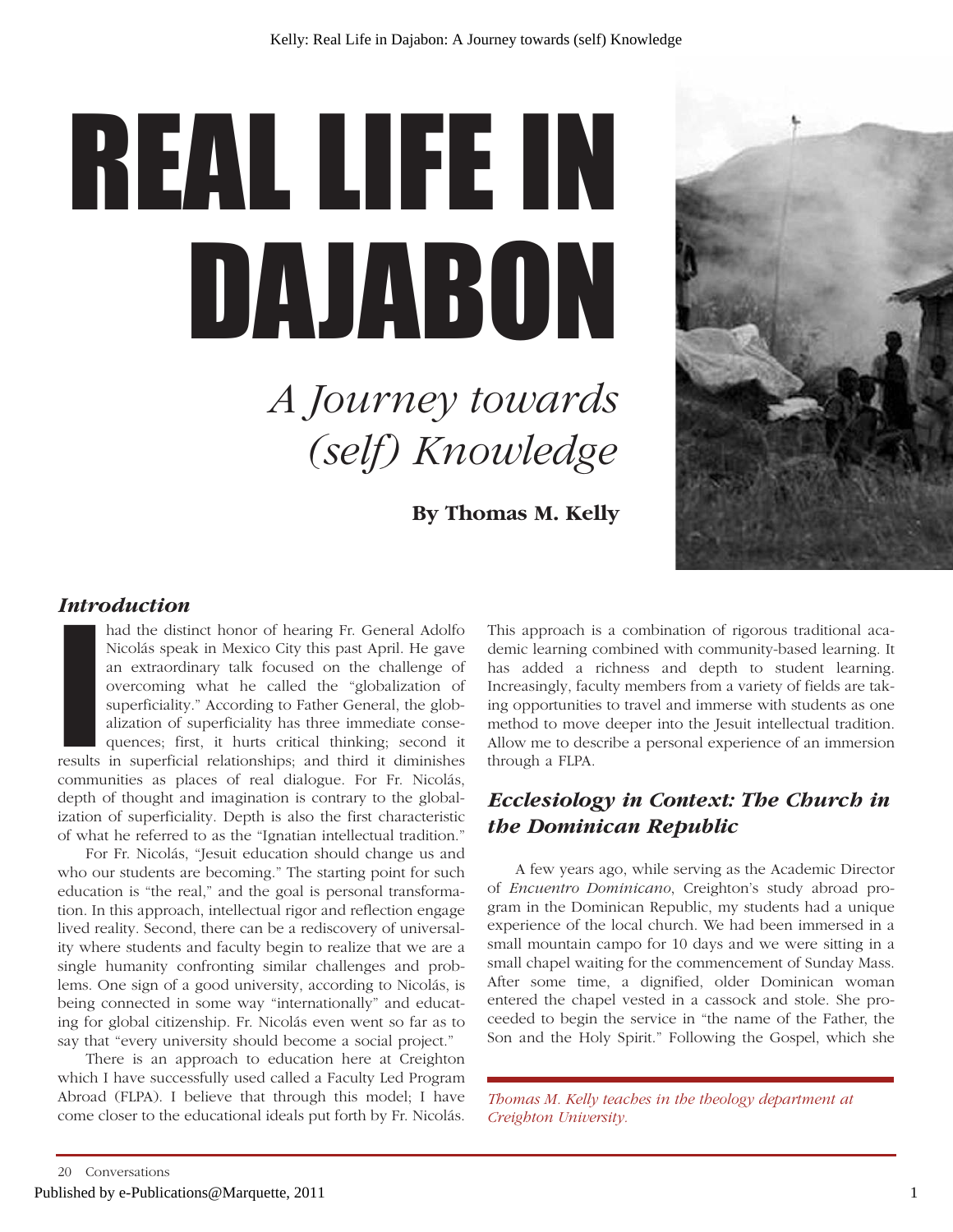

read, she gave an amazing homily in crisp, clear and forceful Spanish. My students were mesmerized. Following the homily, she distributed the consecrated hosts, made some announcements and gave the final blessing. As we were leaving the small chapel, one of my students sidled over and remarked, "I thought

we were studying the Catholic Church here in the Dominican Republic!" I responded, "We are."

It is one thing to study the church and its ministry in the Dominican Republic through documents and lectures; it is another to attend a liturgy presided over by a *presidente de asamblea* who is a female leader in a society characterized by machismo. While this anecdote is only one instance of the benefit of immersion education for achieving more depth of knowledge, it is characteristic of the type of learning my students experience throughout their three weeks.

#### *Teaching Medellín on the Ground*

One of the most important and challenging documents that any course on the church in Latin America must wrestle with is the Second General Conference of Latin American Bishops at Medellín (1968). This document is extraordinary for its vision, its depth, its breadth, and its humility. The final documents of Medellín show a church yearning to be constructively engaged with the reality in which it exists. Students quickly learn that while the church in Latin America,

#### **The first thing my students see is the desperation, the frenetic movement to get across**

from the conquest to Vatican II, largely accepted the status quo—after Vatican II there was a decisive change.

In the travel class, we first read and analyze the documents of Medellín and the ecclesiology which grounds them. We then study the social analysis which forms the "see" section of each document and study how the tradition is utilized to "judge" the reality discovered. Finally, we analyze what action the church has taken to respond, concretely, to challenges in a particular context. We follow this academic inquiry with visits to organizations created by Medellín that continue to function today. And so, while in the Dominican Republic, we travel to the border with Haiti and witness a place called Dajabon.

#### *Border Solidarity: The Jesuit Refugee Service*

Some of the most informative moments of our travel course occur at the intersection of Latin American church documents and the work of the Jesuits. *Solidaridad Fronteriza* (Border Solidarity) is one such instance where a